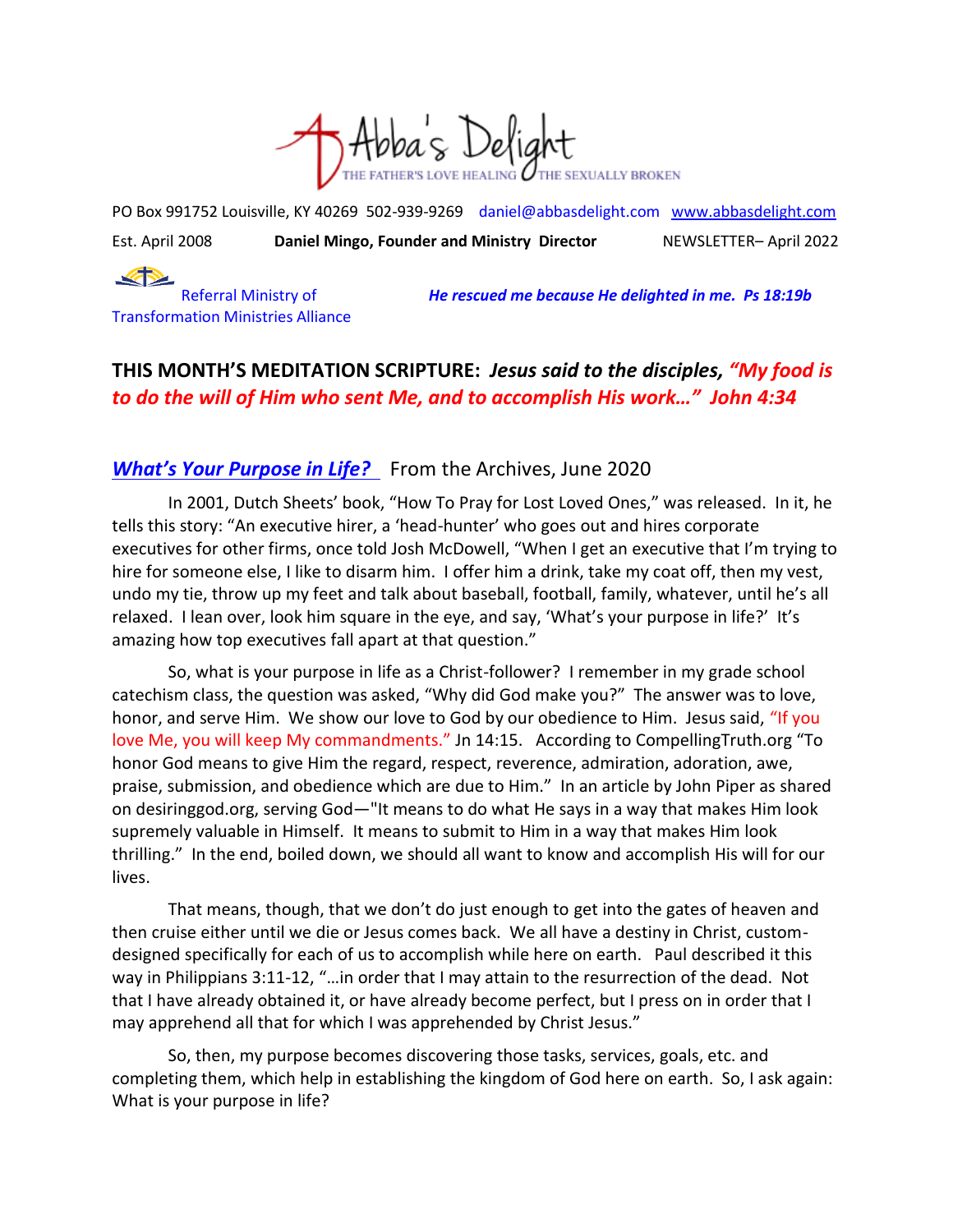### *Responses From You*

From a pastor in the SW USA: Thank you for sharing your testimony and your story. Thank you for being vulnerable and for being open to the Holy Spirit. I am still on my journey and continuing to seek healing. I am currently still a pastor, although, I have sought other employment. Since I started on this journey of healing, my headaches have disappeared as well, praise the Lord! God bless you and thanks for all you do.

From a brother here in Louisville: Hi Daniel, Your newsletter reminded me of the age old question, "Why do bad things happen to good people?" Recently I heard a recording by Mark Lowry, and he said, " God allows it because more oil flows from broken vessels." Broken people (all of us) who have found their healing in Christ are able to minister to other broken people because of life experiences in this fallen world. I hope that also speaks to you and is an encouragement for your ministry.

From a brother in Lexington, KY: Daniel, What an amazing testimony! A great reminder that we can be overcomers regardless of our past.

From an OH pastor: Powerful, Daniel! Your vulnerability has, and will continue, to minister to many others whom God puts in your path. May He use you to snatch many more from the snares of death!

From a local Mom: Hi Mr. Mingo, It has been a long time since I attended your family and friends group. Will you remind me of the address and time it begins? I plan to attend April 19tth.

From a prayer warrior in Louisville: Daniel, Thanks for sharing your story. We all have our stories. Many we choose to not share, or only share in very selective circumstances. The LORD continue to direct your steps.

#### *Upcoming Ministry Meetings*

Overcomers Group: Thursday, April 28, 2022; Thursday, May 12, 2022; Thursday, May 26, 2022 Family & Friends Group: Tuesday, May 3, 2022 CANCELED for Election Primaries Day; Tuesday May 17, 2022; Tuesday, May 31, 2022